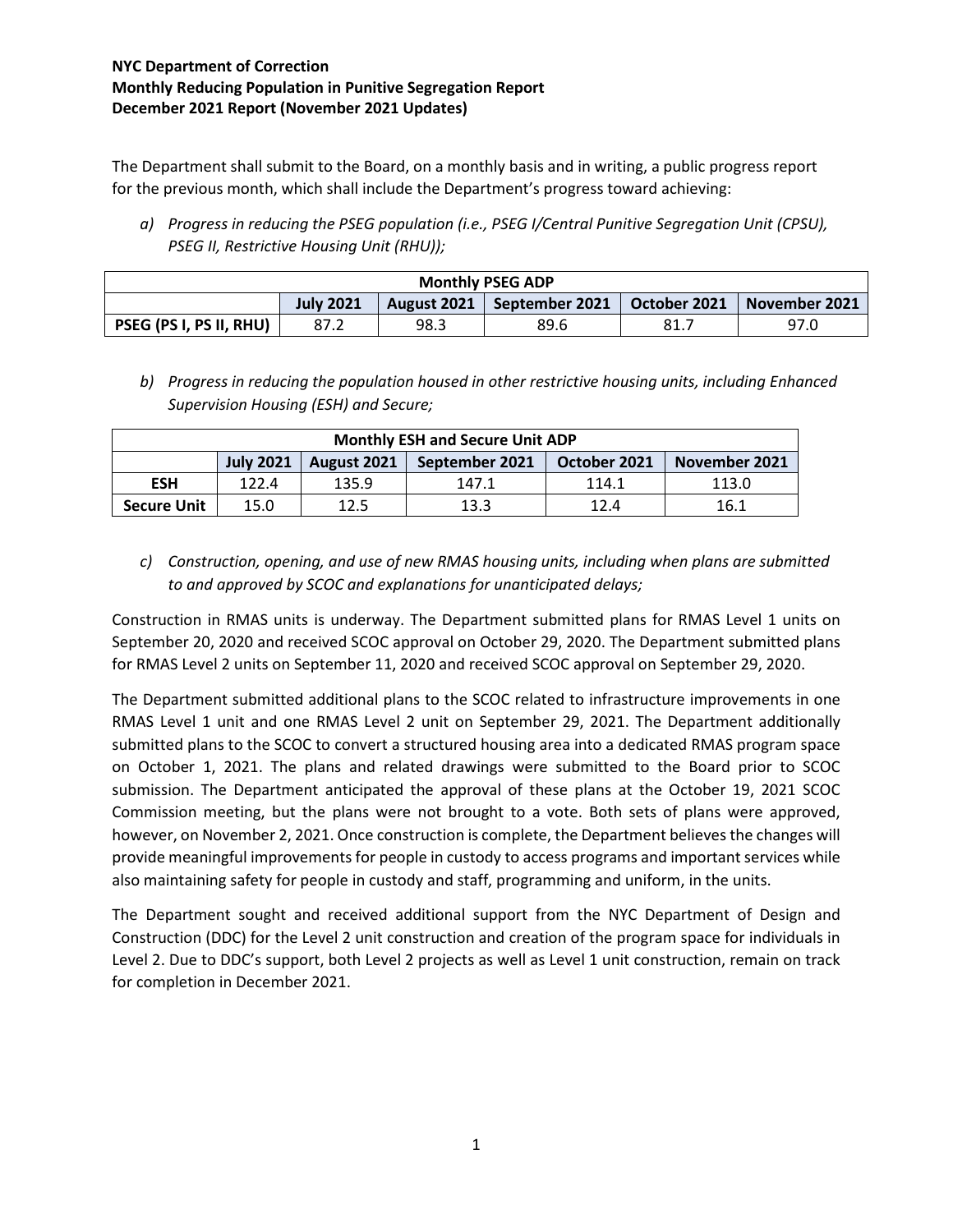- *d) Development of Department policies governing the operation of RMAS disaggregated by the stage of their development, as follows:*
	- i. Commenced drafting;
	- ii. Signed by DOC and posted on DOC's public website;
	- iii. Integrated into training of DOC staff.

Please refer to Attachment A for updated chart of policy revisions. A significant number of revised or drafted policies were shared with the Board on October 1, 2021 and additional policies were shared with the Board in November. As of the submission of this report, all draft policies revised as a result of the Board's rulemaking have been shared with the Board as noted in the attachment chart. Though not policy documents, the Department additionally plans to share revised Handbook and Rulebook drafts with the Board in the coming weeks.

- *e) Implementation of training on RMAS, including:*
	- i. Status of curriculum development;
	- ii. Number of staff scheduled to be trained disaggregated by uniform and non-uniform status;
	- iii. Number of staff who have been trained, disaggregated by uniform and non-uniform status.

The Department finalized RMAS training materials and the full training curricula was shared with the Board. The Department is currently planning for a one-week RMAS training to commence on December 6, 2021 across multiple tours. The training will occur weekly until all necessary RMAS staff are trained and the one-week curriculum will include all necessary components for successful RMAS implementation. The current training plan involves separate trainings for Adjudication Division and the programs and uniform staff comprising RMAS and RRU unit management teams. Please see the below detailed plan for the oneweek RMAS and RRU training:

| Course                                                                 |           |  |
|------------------------------------------------------------------------|-----------|--|
| Overview of RMAS & Training Goals                                      |           |  |
| 2.<br><b>RMAS</b> Programs                                             | $3.5$ hrs |  |
| Review of RMAS Policies and Procedures<br>$\mathbf{3}$ .               |           |  |
| a. Levels                                                              |           |  |
| b. Progression                                                         | 5.25 hrs  |  |
| In-unit procedures<br>c.                                               |           |  |
| Programmatic requirements, etc.<br>d.                                  |           |  |
| Procedural & Restorative Justice Concepts and RMAS<br>4.               | 1.75 hrs  |  |
| <b>Report Writing Essentials</b><br>5.                                 | $3.5$ hrs |  |
| Working with Young Adults<br>$3.5$ hrs<br>6.                           |           |  |
| Conflict Resolution & Crisis Intervention Refresher<br>5.25 hrs        |           |  |
| <b>Mental Health Awareness</b><br>8.                                   | $3.5$ hrs |  |
| Suicide Prevention<br>$0.75$ hrs<br>9.                                 |           |  |
| 10. Enhanced Restraints and Escorts<br>$7.0$ hrs                       |           |  |
| 11. Disciplinary Due Process for Incarcerated Individuals<br>$3.5$ hrs |           |  |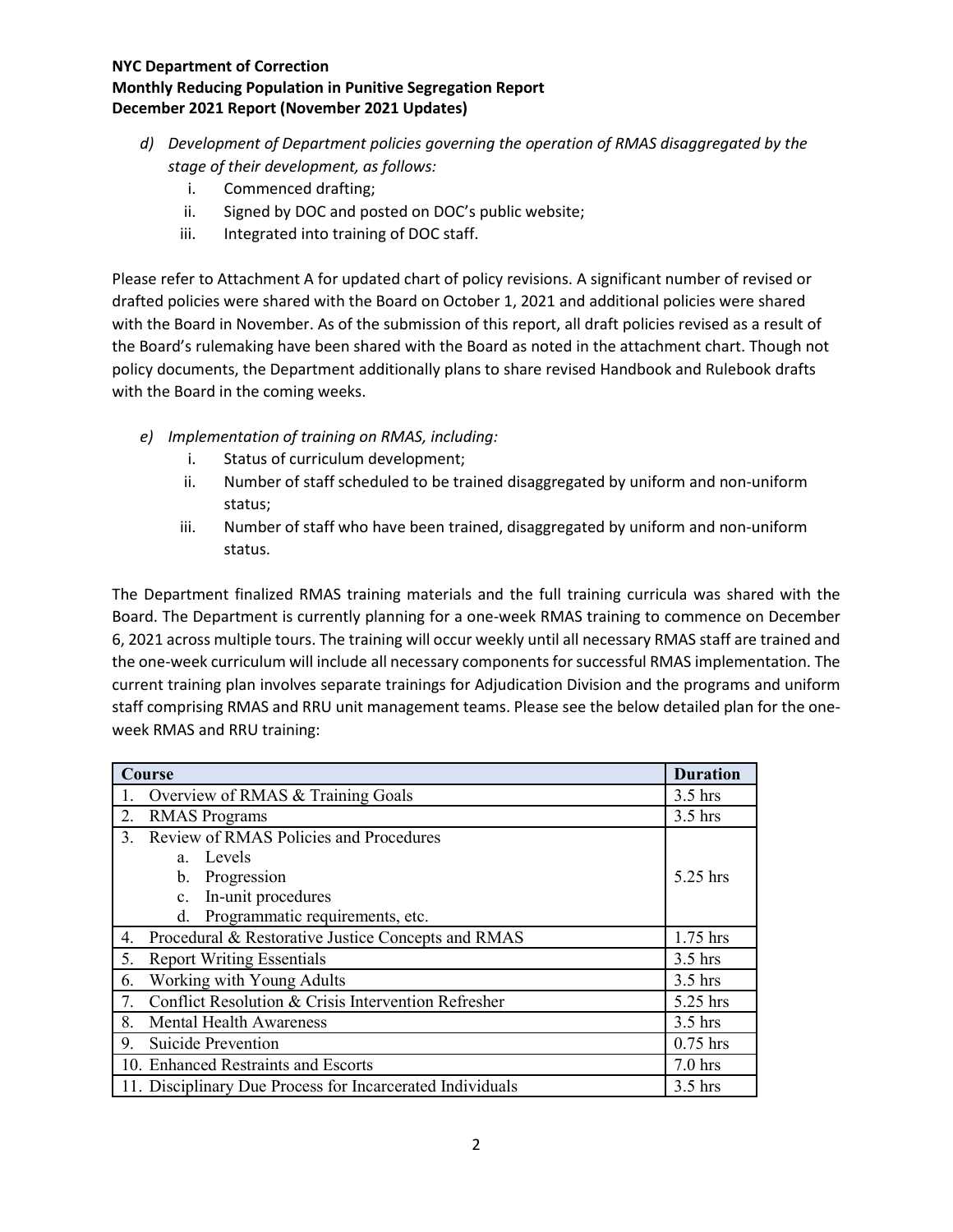The first training cohort for the 12/6/21 week of training have been scheduled and a teletype was issued requiring their attendance at training. The Department will continue to provide updates in monthly reports, biweekly internal briefings, and public Board of Correction meetings on the status of training provision and related implementation planning.

### *f) Implementation of programming in RMAS.*

RMAS programming will be individualized and intended to address the root causes of violent behavior. The Department acknowledges the critical function of programming and meaningful engagement in maintaining safe and secure facilities. The Department is currently in the process of hiring and onboarding additional program counselors and support staff who will receive the RMAS training alongside uniform staff. The Department completed the drafting of a programming plan and sample daily engagement schedules for individuals in RMAS Levels 1 and 2. These plans are subject to change as implementation develops and were provided in the Department's Comprehensive Transition Plan submitted to the Board on August 9, 2021 as required by §6-26(b).

*g) The provision of services such as recreation, visits, and privileges in the general population which exceed the requirements of the Minimum Standards outlined in Chapter 1 of Title 40 of the Rules of the City of New York;*

All services in general population adhere to the requirements of Board Minimum Standards with alterations in accordance with public health guidance related to COVID-19. The Department continues to provide free telephone calls in excess of the Board Minimum Standards, as well as free weekly postage. The Department additionally operates commissary for individuals in custody. Video visits are additionally provided, as well as in-person visits on weekdays.

*h) Any deviations from the detailed timelines and benchmarks set forth in the plan required by 40 RCNY § 6-26(b);*

The Department remains committed to implementing RMAS and the entirety of the Board's rule in a detailed manner compliant with both the various constituent rule requirements and the broader spirit of the reforms. The Department firmly supports this work and continues to make substantial progress preparing for full RMAS implementation. As noted in this report and as previously communicated with the Board, the Department's current staffing emergency delayed the timely training of uniform and nonuniform staff for RMAS implementation. The Department continues to make progress implementing various other aspects of the Board's recent rulemaking, including as it pertains to de-escalation. The Department will continue to provide any updates to the implementation plan in real time and will continue to provide public updates on this progress via monthly public reporting and at monthly public Board meetings. At this time, the Department remains committed to implementing RMAS by the end of 2021.

*i) Any other information the Department or the Board deems relevant to understanding progress toward the elimination of punitive segregation and implementation of the RMAS model.*

The Department provided a substantive overview of rulemaking implementation progress at the November Board of Correction meeting during this reporting period. Updates included progress to finalize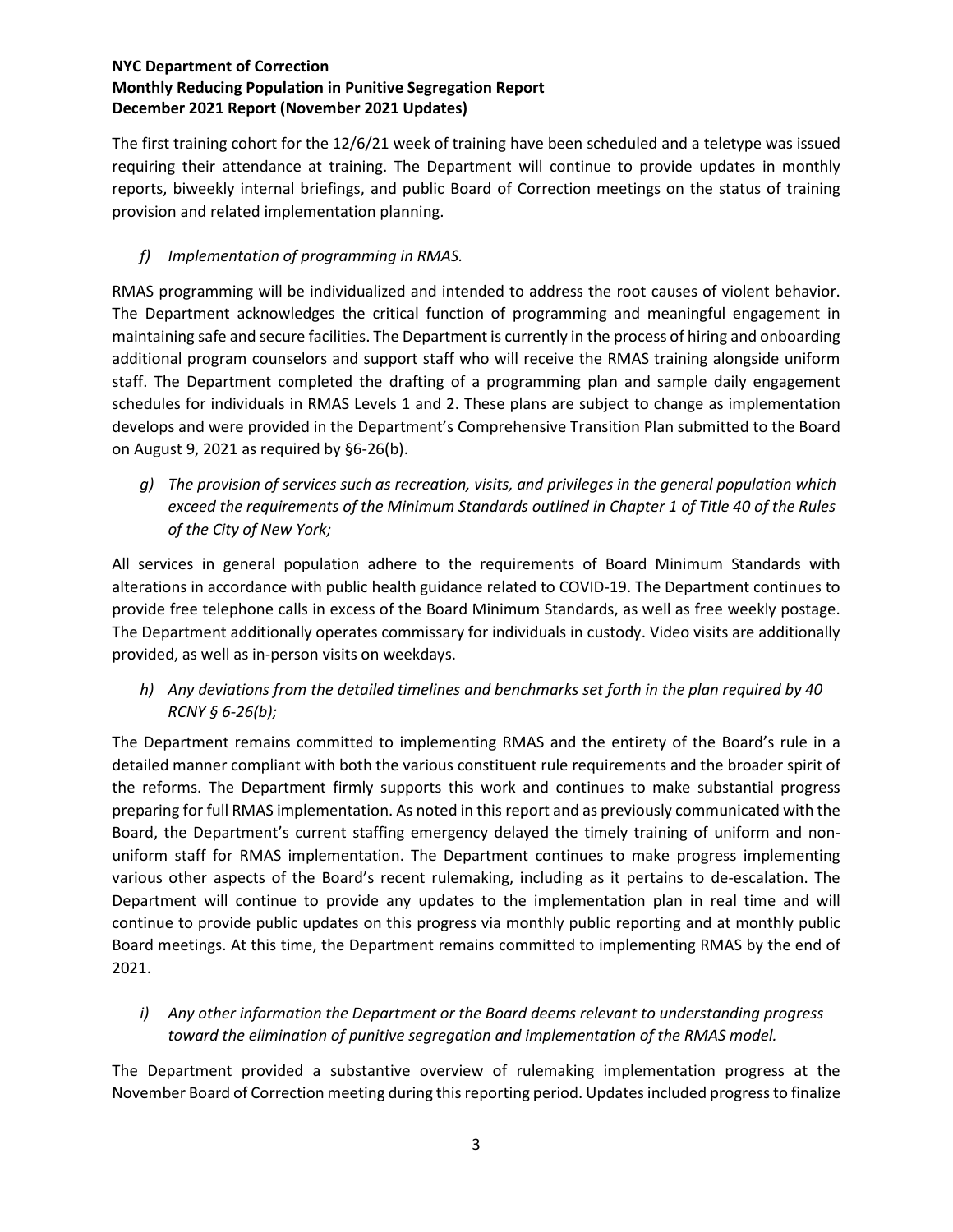draft policies, training deployment, infrastructure improvements, as well as programming development and design.

Additionally, the Department provided an overview of a communications strategy, which has since been more formally solidified. The communications plan will involve internal and external communications through a variety of channels, as well as communications directly with people in the Department's care.

The Department has made continued progress regarding the implementation of rules pertaining to deescalation confinement and emergency lock-ins, and the Department additionally instituted a 15-day periodic review policy and process for individuals housed in punitive segregation housing. The Department continues to make progress reducing the PSEG population and is further committed to refining the eligibility criteria for PSEG placement in order to further reduce the PSEG population prior to RMAS implementation.

As of the date of this report, the Department has additionally shared substantial updated documents with the Board, underlying the seriousness with which the Department is approaching the rulemaking implementation. Those documents include updated disciplinary sanction grids, all reporting templates, staffing plans, training plans, and all Department policies that have been revised or drafted in order to comply with the Board rule as enumerated in Attachment A.

The Department will continue to provide regular updates on rulemaking implementation through monthly reporting and at monthly Board meetings, as well as through newly established biweekly briefings. The Department looks forward to continuing the important task of implementing the Board's rule in a meaningful and impactful manner, and thanks the Board for its partnership in this important work.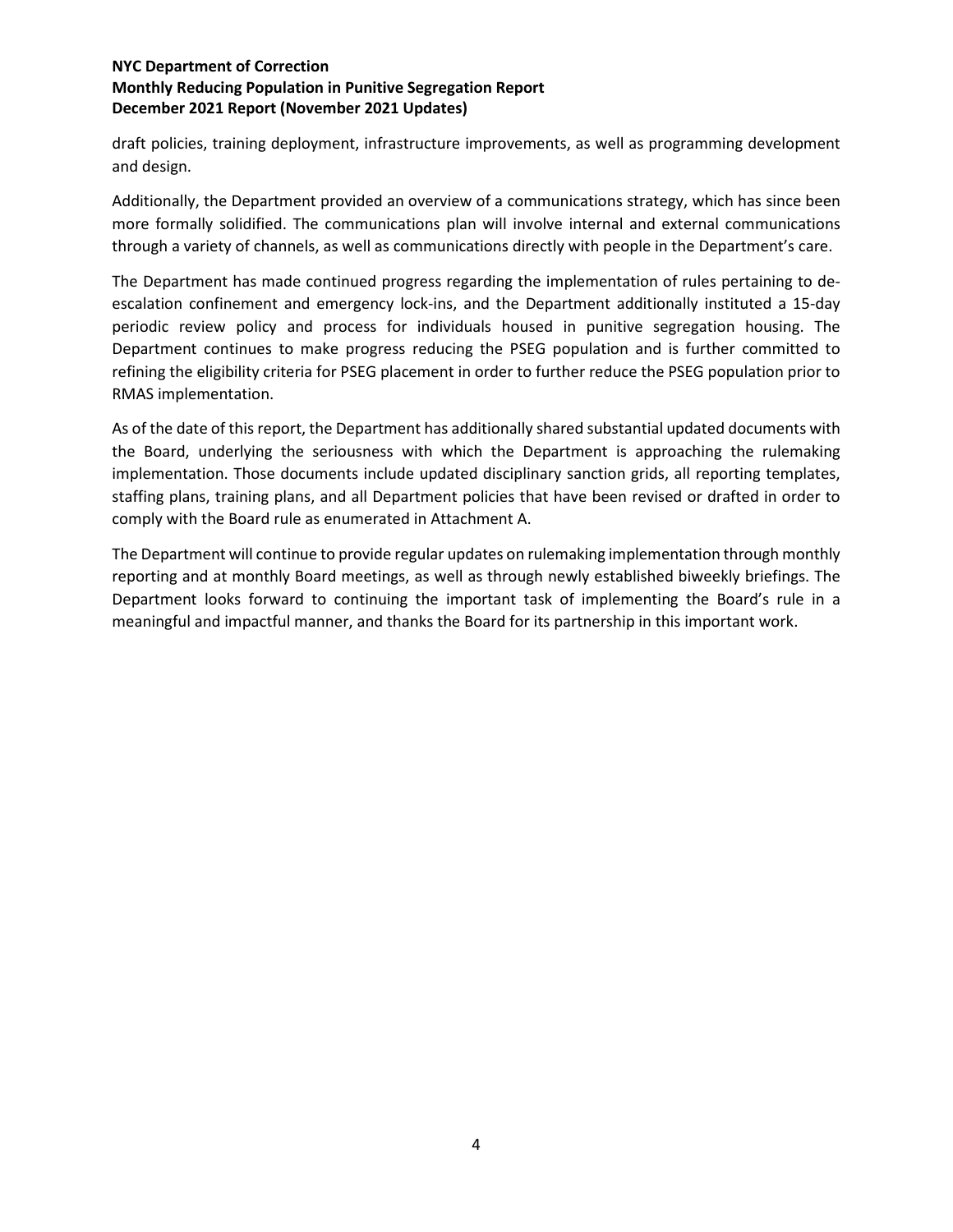Attachment A: RMAS Policy Planning Updated: 12/1/21

|                | <b>Policy Area</b>                                     | <b>Major Change</b>                               | <b>Status</b>                                    |
|----------------|--------------------------------------------------------|---------------------------------------------------|--------------------------------------------------|
| $\mathbf{1}$   | <b>Inter-Facility Transfers</b>                        | Compliance with                                   | Draft Completed and                              |
|                |                                                        | <b>Rulemaking Requirements</b>                    | <b>Submitted to Board</b>                        |
| $\overline{2}$ | <b>Special Unit Assignments</b>                        | Compliance with                                   | Draft Completed and                              |
|                |                                                        | <b>Rulemaking Requirements</b>                    | Submitted to Board                               |
| 3              | Classification                                         | Compliance with                                   | Draft Completed and                              |
|                |                                                        | <b>Rulemaking Requirements</b>                    | Submitted to Board                               |
| $\overline{4}$ | Solo Housing                                           | Will be rescinded in its                          | <b>Awaiting Rescinding Pending</b>               |
|                |                                                        | entirety when RMAS Policy                         | Rulemaking Implementation                        |
|                |                                                        | is promulgated                                    |                                                  |
| 5              | <b>Enhanced Supervision Housing</b>                    | Will be rescinded in its                          | <b>Awaiting Rescinding Pending</b>               |
|                |                                                        | entirety when RMAS Policy                         | Rulemaking Implementation                        |
|                |                                                        | is promulgated                                    |                                                  |
| 6              | Pre-Hearing Detention and                              | Compliance with                                   | Draft Completed and                              |
|                | <b>Punitive Segregation Status</b>                     | <b>Rulemaking Requirements</b>                    | <b>Submitted to Board</b>                        |
| $\overline{7}$ | <b>Centrally Monitored Cases</b>                       | Compliance with                                   | Draft Completed and                              |
|                |                                                        | <b>Rulemaking Requirements</b>                    | <b>Submitted to Board</b>                        |
| 8              | Restraints                                             | Compliance with                                   | Draft Completed and                              |
|                |                                                        | <b>Rulemaking Requirements</b>                    | Submitted to Board                               |
| 9              | <b>Department Definitions of People</b>                | Compliance with                                   | Draft Completed and                              |
|                | in Custody Categories                                  | <b>Rulemaking Requirements</b>                    | <b>Submitted to Board</b>                        |
| 10             | Lock In & Lock Out                                     | Compliance with                                   | Draft Completed and                              |
|                |                                                        | <b>Rulemaking Requirements</b>                    | Submitted to Board                               |
| 11             | Mental Health Referral of                              | Compliance with                                   | Draft Completed and                              |
|                | <b>Individuals Awaiting Disciplinary</b>               | <b>Rulemaking Requirements</b>                    | Submitted to Board                               |
|                | Action                                                 |                                                   |                                                  |
| 12             | <b>Observation Aide Program</b>                        | Compliance with                                   | Policy and Legal Review                          |
|                |                                                        | <b>Rulemaking Requirements</b>                    | Completed - No Revision                          |
|                |                                                        |                                                   | Required                                         |
| 13             | <b>Clinical Alternative to Punitive</b><br>Segregation | Compliance with                                   | Draft Completed and<br><b>Submitted to Board</b> |
| 14             | <b>Constant Supervision</b>                            | <b>Rulemaking Requirements</b><br>Compliance with | Policy and Legal Review                          |
|                |                                                        | <b>Rulemaking Requirements</b>                    | Completed - No Revision                          |
|                |                                                        |                                                   | Required                                         |
| 15             | <b>Transitional Restorative Unit</b>                   | Will be rescinded in its                          | <b>Awaiting Rescinding Pending</b>               |
|                |                                                        | entirety when RMAS Policy                         | Rulemaking Implementation                        |
|                |                                                        | is promulgated                                    |                                                  |
| 16             | Secure Unit                                            | Will be rescinded in its                          | <b>Awaiting Rescinding Pending</b>               |
|                |                                                        | entirety when RMAS Policy                         | Rulemaking Implementation                        |
|                |                                                        | is promulgated                                    |                                                  |
| 17             | <b>Restricted Housing Unit (RHU)</b>                   | Will be rescinded in its                          | <b>Awaiting Rescinding Pending</b>               |
|                | Program                                                | entirety when RMAS Policy                         | Rulemaking Implementation                        |
|                |                                                        | is promulgated                                    |                                                  |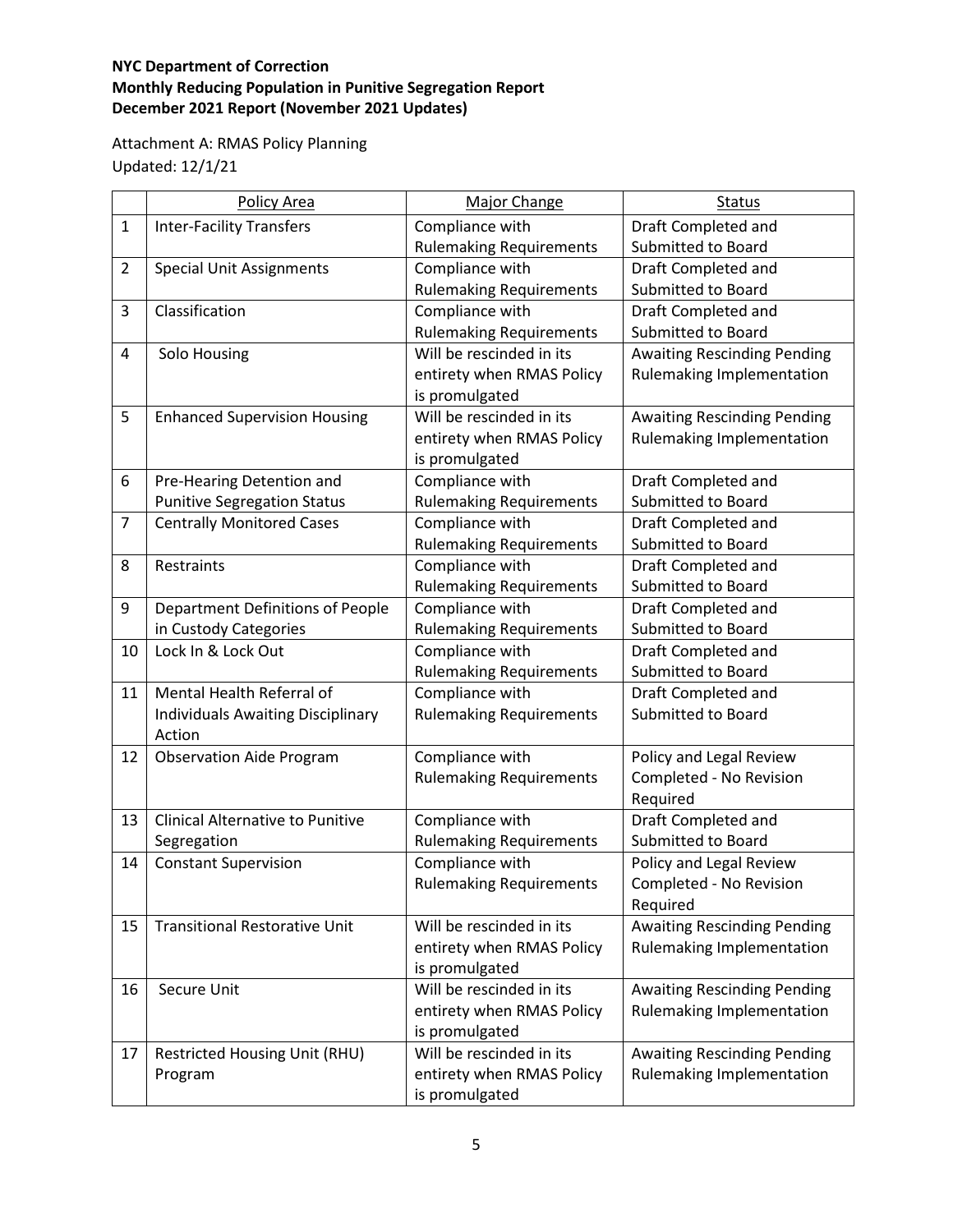| 19 | Due Process Procedures                 | Compliance with                | Draft Completed and       |
|----|----------------------------------------|--------------------------------|---------------------------|
|    |                                        | <b>Rulemaking Requirements</b> | <b>Submitted to Board</b> |
| 20 | <b>De-escalation Confinement</b>       | Compliance with                | Draft Completed and       |
|    |                                        | <b>Rulemaking Requirements</b> | Submitted to Board        |
| 21 | Canine Unit (K9)                       | Compliance with                | Draft Completed and       |
|    |                                        | <b>Rulemaking Requirements</b> | Submitted to Board        |
| 22 | <b>DOC Rulebook</b>                    | Compliance with                | Policy and Legal Review   |
|    |                                        | <b>Rulemaking Requirements</b> | Underway                  |
| 23 | Individual in Custody Handbook         | Compliance with                | Policy and Legal Review   |
|    |                                        | <b>Rulemaking Requirements</b> | Underway                  |
| 24 | Mail and Packages                      | Compliance with                | Draft Completed and       |
|    |                                        | <b>Rulemaking Requirements</b> | Submitted to Board        |
| 25 | <b>Restrictive Statuses</b>            | Compliance with                | Draft Completed and       |
|    |                                        | <b>Rulemaking Requirements</b> | Submitted to Board        |
| 26 | Risk Management &                      | New policy created             | Draft Completed and       |
|    | Accountability System (RMAS) and       |                                | <b>Submitted to Board</b> |
|    | <b>Restorative Rehabilitation Unit</b> |                                |                           |
|    | (RRU)                                  |                                |                           |
| 28 | <b>Facility Operating Plan</b>         | Compliance with                | Draft Completed and       |
|    |                                        | <b>Rulemaking Requirements</b> | Submitted to Board        |
| 29 | Access to Religious Programs and       | Compliance with                | Draft Completed and       |
|    | <b>Services</b>                        | <b>Rulemaking Requirements</b> | Submitted to Board        |
| 30 | Law Library Operations                 | Compliance with                | Draft Completed and       |
|    |                                        | <b>Rulemaking Requirements</b> | Submitted to Board        |
| 31 | Orientation                            | Compliance with                | Draft Completed and       |
|    |                                        | <b>Rulemaking Requirements</b> | Submitted to Board        |
| 32 | Environmental Health Program           | Compliance with                | Draft Completed and       |
|    |                                        | <b>Rulemaking Requirements</b> | Submitted to Board        |
| 33 | <b>Telephone Calls</b>                 | Compliance with                | Draft Completed and       |
|    |                                        | <b>Rulemaking Requirements</b> | Submitted to Board        |
| 34 | Referral of Individuals to Mental      | Compliance with                | Policy and Legal Review   |
|    | <b>Health Services</b>                 | <b>Rulemaking Requirements</b> | Completed - No Revision   |
|    |                                        |                                | Required                  |
| 35 | Control of and Search for              | Compliance with                | Draft Completed and       |
|    | Contraband                             | <b>Rulemaking Requirements</b> | Submitted to Board        |
| 36 | <b>Suicide Prevention</b>              | Compliance with                | Policy and Legal Review   |
|    |                                        | <b>Rulemaking Requirements</b> | Completed - No Revision   |
|    |                                        |                                | Required                  |
| 37 | <b>Drug Testing</b>                    | Compliance with                | Draft Completed and       |
|    |                                        | <b>Rulemaking Requirements</b> | Submitted to Board        |
| 38 | Use of Body Scanners and               | Compliance with                | Policy and Legal Review   |
|    | <b>Separation Status Housing</b>       | <b>Rulemaking Requirements</b> | Completed - No Revision   |
|    |                                        |                                | Required                  |
| 39 | <b>Reporting Unusual Incidents</b>     | Compliance with                | Draft Completed and       |
|    |                                        | <b>Rulemaking Requirements</b> | Submitted to Board        |